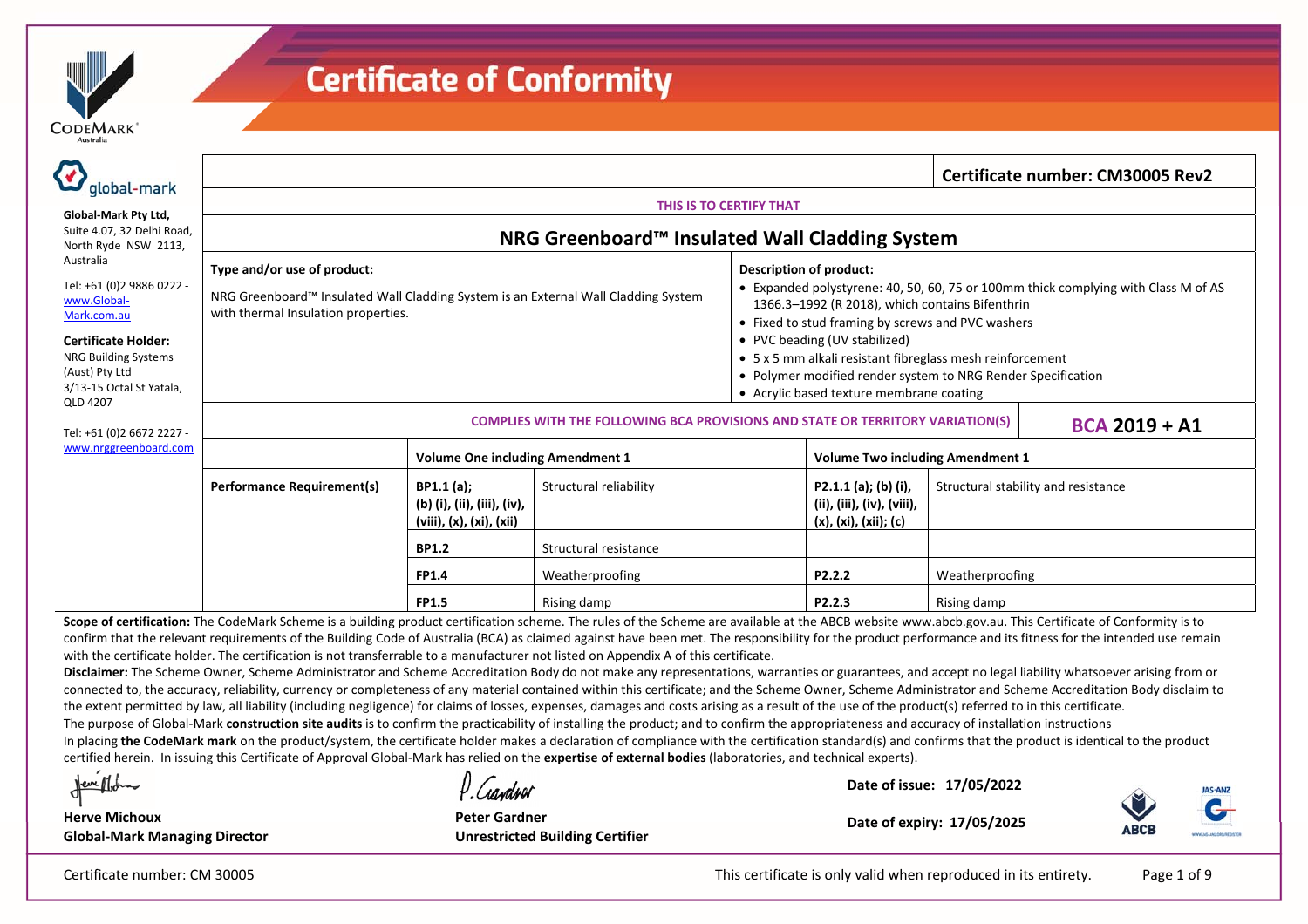

| Deemed-to-Satisfy Provision(s):                                                                                                          | Schedule 6                                            | <b>Fire Hazard Properties</b>                                                                                          |                   |                                                                                                                                          |  |  |  |
|------------------------------------------------------------------------------------------------------------------------------------------|-------------------------------------------------------|------------------------------------------------------------------------------------------------------------------------|-------------------|------------------------------------------------------------------------------------------------------------------------------------------|--|--|--|
|                                                                                                                                          | G5.2                                                  | Construction in Bushfire Prone Areas -<br>Protection<br>To BAL-29                                                      | 3.10.5            | <b>Bushfire Areas</b><br>To BAL-29                                                                                                       |  |  |  |
|                                                                                                                                          | J1.2                                                  | Thermal construction - general                                                                                         | 3.12.1.1          | Building fabric thermal insulation                                                                                                       |  |  |  |
|                                                                                                                                          | J1.5                                                  | Walls                                                                                                                  | 3.12.1.4          | <b>External walls</b>                                                                                                                    |  |  |  |
| State or territory variation(s):                                                                                                         | <b>SA FP1.5</b>                                       | Rising damp                                                                                                            | <b>SA P2.2.3</b>  | Rising damp                                                                                                                              |  |  |  |
|                                                                                                                                          | <b>NSW G5.2</b>                                       | Construction in Bushfire Prone Areas -<br>Protection                                                                   | <b>NSW P2.2.3</b> | Rising damp                                                                                                                              |  |  |  |
|                                                                                                                                          | <b>NSW Section J</b>                                  | <b>Energy Efficiency</b>                                                                                               | NSW 3.10.5.0      | Bushfire Areas - Acceptable construction manuals                                                                                         |  |  |  |
|                                                                                                                                          | <b>NT Section J</b>                                   | <b>Energy Efficiency</b>                                                                                               | Qld 3.10.5.0      | Bushfire Areas - Acceptable construction manuals                                                                                         |  |  |  |
|                                                                                                                                          | <b>Qld Section J</b>                                  | <b>Energy Efficiency</b>                                                                                               | <b>NSW 3.12</b>   | <b>Energy Efficiency</b>                                                                                                                 |  |  |  |
|                                                                                                                                          |                                                       |                                                                                                                        | <b>NT 3.12</b>    | <b>Energy Efficiency</b>                                                                                                                 |  |  |  |
|                                                                                                                                          |                                                       |                                                                                                                        | SA 3.12           | <b>Energy Efficiency</b>                                                                                                                 |  |  |  |
|                                                                                                                                          |                                                       |                                                                                                                        | Qld 3.12          | <b>Energy Efficiency</b>                                                                                                                 |  |  |  |
|                                                                                                                                          |                                                       |                                                                                                                        | Tas 3.12          | <b>Energy Efficiency</b>                                                                                                                 |  |  |  |
|                                                                                                                                          |                                                       |                                                                                                                        | <b>ACT 3.12</b>   | <b>Energy Efficiency</b>                                                                                                                 |  |  |  |
|                                                                                                                                          |                                                       |                                                                                                                        |                   | SUBJECT TO THE FOLLOWING LIMITATIONS AND CONDITIONS AND THE PRODUCT TECHNICAL DATA IN APPENDIX A AND EVALUATION STATEMENTS IN APPENDIX B |  |  |  |
| <b>Limitations and conditions:</b>                                                                                                       |                                                       |                                                                                                                        |                   | <b>Building classification/s:</b>                                                                                                        |  |  |  |
|                                                                                                                                          |                                                       | 1. Compliance with the above BCA Provisions is subject to design and construction being carried out in accordance with |                   | Unrestricted                                                                                                                             |  |  |  |
|                                                                                                                                          |                                                       | the NRG Greenboard™ Specification 10th Edition (May 2017) and the following requirements:                              |                   |                                                                                                                                          |  |  |  |
|                                                                                                                                          |                                                       | a. Wall thermal insulation performance shall be determined using the insulation values for NRG Greenboard™             |                   |                                                                                                                                          |  |  |  |
| specified in Table 1.                                                                                                                    |                                                       |                                                                                                                        |                   |                                                                                                                                          |  |  |  |
| b. Fastener spacings shall not exceed the specified maximum spacing for the site wind class as per Table 2, Table                        |                                                       |                                                                                                                        |                   |                                                                                                                                          |  |  |  |
| 3, Table 4, Table 5.<br>Damp-proof courses complying with AS/NZS 2904:1995 (incorporating Amendment No.1 and Amendment<br>$\mathsf{C}$ . |                                                       |                                                                                                                        |                   |                                                                                                                                          |  |  |  |
| No.2) shall be provided and the product installed above the finished ground or paving level.                                             |                                                       |                                                                                                                        |                   |                                                                                                                                          |  |  |  |
| d.                                                                                                                                       |                                                       | In bushfire areas, construction shall also be carried out in accordance with the relevant requirements of              |                   |                                                                                                                                          |  |  |  |
|                                                                                                                                          | AS 3959-2018 for bushfire attack levels up to BAL-29. |                                                                                                                        |                   |                                                                                                                                          |  |  |  |
|                                                                                                                                          |                                                       | e. Where NRG Greenboard™ is installed, electrical installations must comply with AS/NZS 3000:2018.                     |                   |                                                                                                                                          |  |  |  |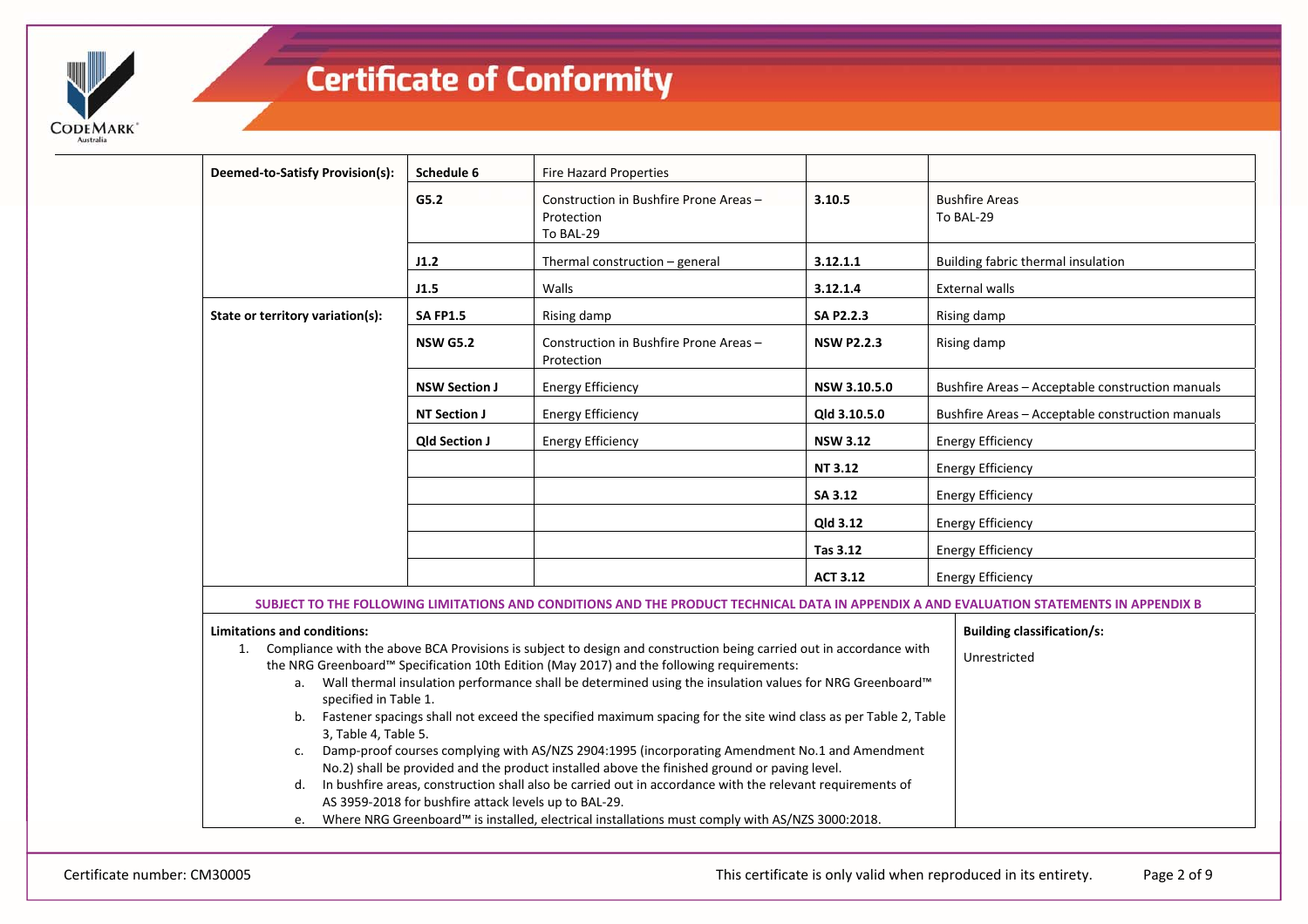| <b>ODEMARK</b> |
|----------------|

|  | 2. Excludes compliance with NCC 2019 Volume One Section C: compliance for non-combustibility, fire hazard properties     |
|--|--------------------------------------------------------------------------------------------------------------------------|
|  | when used as a wall lining, fire hazard properties when used as a composite member (e.g. insulation within a wall), fire |
|  | hazard properties generally, and regarding fire resistance or fire resistance levels.                                    |
|  | Excludes compliance NCC 2019 Volume Two Part 3.7: compliance for non-combustibility and regarding fire resistance        |
|  | or fire resistance levels (FRL).                                                                                         |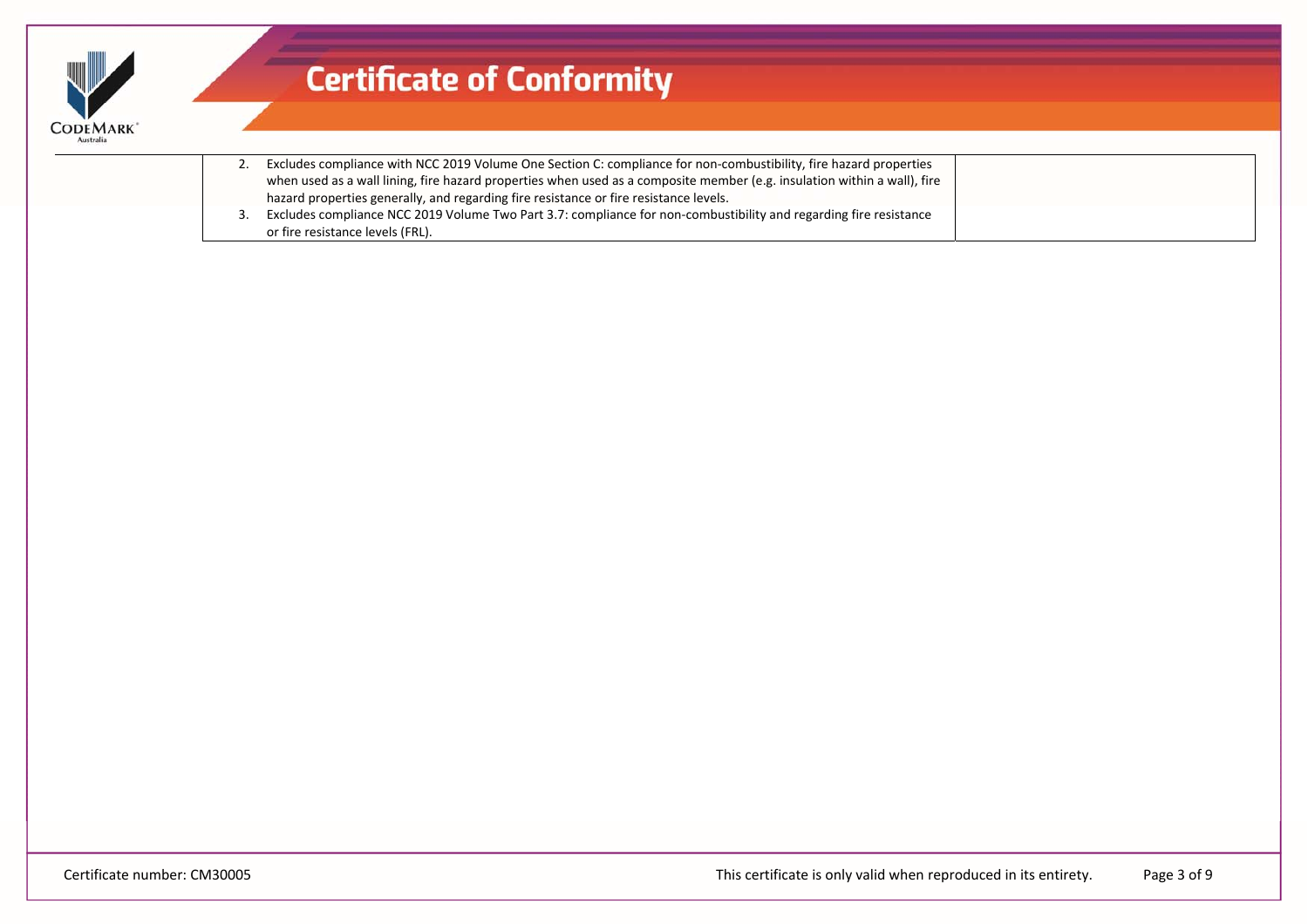

#### **APPENDIX A – PRODUCT TECHNICAL DATA**

#### **A1 Type and intended use of product**

See "Type and/or use of product "on page 1.

#### **A2 Description of product**

See "Description of product:" on page1

The cladding system is fixed to a stud frame, incorporating a reflective or non-reflective cavity and plasterboard lining.

#### **A3 Product specification**

Refer to NRG Greenboard™ Specification 10<sup>th</sup> Edition (May 2017).

#### **A4 Manufacturer and manufacturing plant(s)**

3/13-15 Octal St Yatala, QLD 4207

8/31 Lundberg Drive, Murwillumbah, NSW 2484

#### **A5 Installation requirements**

Product installation shall be carried out in accordance with the NRG Greenboard™ Specification 10<sup>th</sup> Edition (May 2017) by an NRG trained and competent person (having received the NRG Greenboard™ Certificate of Competence) under the direction of a Builder.

An Application for NRG CodeMark Certification Form shall be completed and signed by the Supplier, Builder and Installer. This form must be signed by the Builder, and submitted to NRG, with the copy issued to the owner.

Fixing of NRG Greenboard™ to framing shall be in accordance with Tables 2 to 5.

#### **A6 Other relevant technical data**

Any referenced documents within the technical literature identified in Appendix A, A3 and Appendix A, A5.

In accordance with NCC Volume One Schedule 6, NRG Greenboard achieves the following fire hazard properties (as an insulation material), tested in accordance with AS/NZS 1530.3:1999:

| Ignitability Index -    | ь |
|-------------------------|---|
| Spread of Flame Index - | n |
| Heat Evolved Index -    | 1 |
| Smoke Developed Index - | Δ |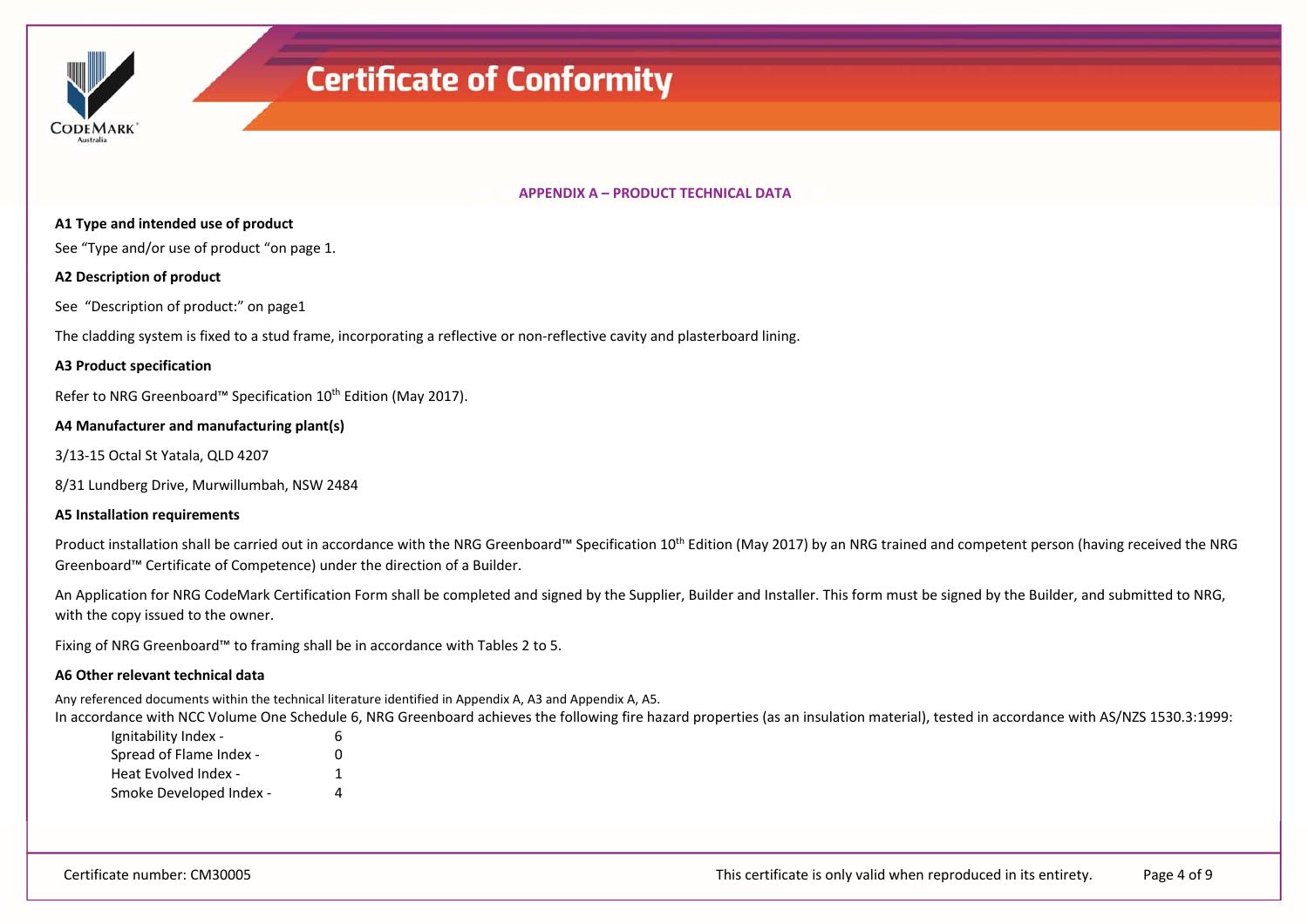

Thermal insulation for use in walls (assessed based on ASTM C518, referenced in AS/NZS 4859.1:2018).

The thermal resistances in Table 1 are of the NRG Greenboard™ insulation alone (i.e. corresponding to "added insulation" as used in the NCC). The total thermal resistance of a wall system is the sum of values for the external air film (0.04), external cladding, air space or cavity (if applicable), NRG Greenboard™ insulation (from Table 1), internal cladding, and internal air space (0.12).

The calculated thermal resistance values do not account for thermal bridging at studs and the like.

| <b>Table 1: Thermal Resistance</b>                   |                                                |                        |  |  |  |  |
|------------------------------------------------------|------------------------------------------------|------------------------|--|--|--|--|
| <b>NRG</b><br>Greenboard<br><b>Thickness</b><br>(mm) | Thermal<br>Resistance<br>(m <sup>2</sup> .K/W) | Equivalent<br>R rating |  |  |  |  |
| 40                                                   | 1.03                                           | 1.03                   |  |  |  |  |
| 50                                                   | 1.28                                           | 1.28                   |  |  |  |  |
| 60                                                   | 1.54                                           | 1.54                   |  |  |  |  |
| 75                                                   | 1.93                                           | 1.93                   |  |  |  |  |
| 100                                                  | 2.57                                           | 2.57                   |  |  |  |  |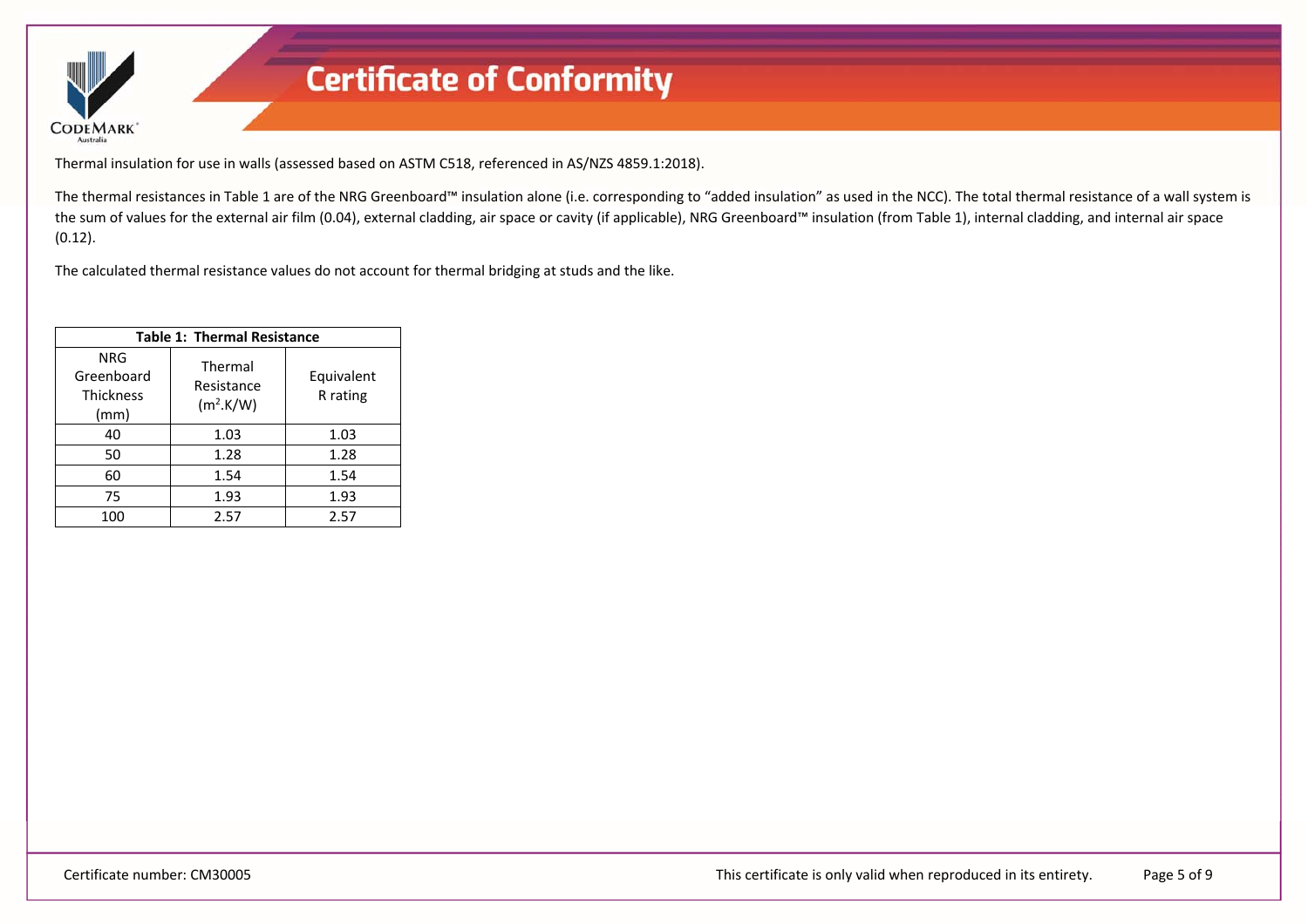

|                        | Table 2: NRG Greenboard™ Cladding Fixing Requirements - General Areas |                                               |                        |                                  |                                               |                                   |                             |                                               |  |
|------------------------|-----------------------------------------------------------------------|-----------------------------------------------|------------------------|----------------------------------|-----------------------------------------------|-----------------------------------|-----------------------------|-----------------------------------------------|--|
|                        | 40mm NRG Greenboard™ Cladding                                         |                                               |                        | 50-60mm NRG Greenboard™ Cladding |                                               | 75-100mm NRG Greenboard™ Cladding |                             |                                               |  |
| Wind<br>Classification | <b>Stud Spacing</b><br>(mm)                                           | <b>Fastener Spacing</b><br>Vertically<br>(mm) | Wind<br>Classification | <b>Stud Spacing</b><br>(mm)      | <b>Fastener Spacing</b><br>Vertically<br>(mm) | Wind<br>Classification            | <b>Stud Spacing</b><br>(mm) | <b>Fastener Spacing</b><br>Vertically<br>(mm) |  |
| N <sub>1</sub>         | 450                                                                   | 300                                           | N <sub>1</sub>         | 450                              | 300                                           | N1                                | 450                         | 300                                           |  |
| N <sub>2</sub>         | 450                                                                   | 300                                           | N <sub>2</sub>         | 450                              | 300                                           | N <sub>2</sub>                    | 450                         | 300                                           |  |
| N <sub>3</sub>         | 450                                                                   | 300                                           | N <sub>3</sub>         | 450                              | 300                                           | N <sub>3</sub>                    | 450                         | 300                                           |  |
| N4                     | 450                                                                   | 300                                           | N4                     | 450                              | 300                                           | N4                                | 450                         | 300                                           |  |
| N <sub>5</sub>         | 450                                                                   | 200                                           | N <sub>5</sub>         | 450                              | 200                                           | N <sub>5</sub>                    | 450                         | 275                                           |  |
| C <sub>1</sub>         | 450                                                                   | 300                                           | C <sub>1</sub>         | 450                              | 300                                           | C <sub>1</sub>                    | 450                         | 300                                           |  |
| C <sub>2</sub>         | 450                                                                   | 200                                           | C <sub>2</sub>         | 450                              | 200                                           | C <sub>2</sub>                    | 450                         | 250                                           |  |
| C <sub>3</sub>         | 450                                                                   | 130                                           | C <sub>3</sub>         | 450                              | 130                                           | C <sub>3</sub>                    | 450                         | 175                                           |  |
| C <sub>4</sub>         | 450                                                                   | 90                                            | C <sub>4</sub>         | 450                              | 90                                            | C <sub>4</sub>                    | 450                         | 115                                           |  |

| Table 3: NRG Greenboard™ Cladding Fixing Requirements - General Areas |                               |                                               |                        |                                  |                                               |                                   |                             |                                               |
|-----------------------------------------------------------------------|-------------------------------|-----------------------------------------------|------------------------|----------------------------------|-----------------------------------------------|-----------------------------------|-----------------------------|-----------------------------------------------|
|                                                                       | 40mm NRG Greenboard™ Cladding |                                               |                        | 50-60mm NRG Greenboard™ Cladding |                                               | 75-100mm NRG Greenboard™ Cladding |                             |                                               |
| Wind<br>Classification                                                | <b>Stud Spacing</b><br>(mm)   | <b>Fastener Spacing</b><br>Vertically<br>(mm) | Wind<br>Classification | <b>Stud Spacing</b><br>(mm)      | <b>Fastener Spacing</b><br>Vertically<br>(mm) | Wind<br>Classification            | <b>Stud Spacing</b><br>(mm) | <b>Fastener Spacing</b><br>Vertically<br>(mm) |
| N1                                                                    | 600                           | 300                                           | N1                     | 600                              | 300                                           | N1                                | 600                         | 300                                           |
| N <sub>2</sub>                                                        | 600                           | 300                                           | N <sub>2</sub>         | 600                              | 300                                           | N <sub>2</sub>                    | 600                         | 300                                           |
| N <sub>3</sub>                                                        | 600                           | 250                                           | N <sub>3</sub>         | 600                              | 250                                           | N <sub>3</sub>                    | 600                         | 250                                           |
| N4                                                                    | 600                           | 225                                           | N4                     | 600                              | 225                                           |                                   | 600                         | 225                                           |
| N <sub>5</sub>                                                        | 600                           | 150                                           | <b>N5</b>              | 600                              | 150                                           | N <sub>5</sub>                    | 600                         | 200                                           |
| C <sub>1</sub>                                                        | 600                           | 250                                           | C1                     | 600                              | 250                                           | C <sub>1</sub>                    | 600                         | 250                                           |
| C <sub>2</sub>                                                        | 600                           | 150                                           | C <sub>2</sub>         | 600                              | 150                                           | C <sub>2</sub>                    | 600                         | 250                                           |
| C <sub>3</sub>                                                        | 600                           | 95                                            | C <sub>3</sub>         | 600                              | 95                                            | C <sub>3</sub>                    | 600                         | 130                                           |
| C <sub>4</sub>                                                        | 600                           | 65                                            | C <sub>4</sub>         | 600                              | 65                                            | C4                                | 600                         | 85                                            |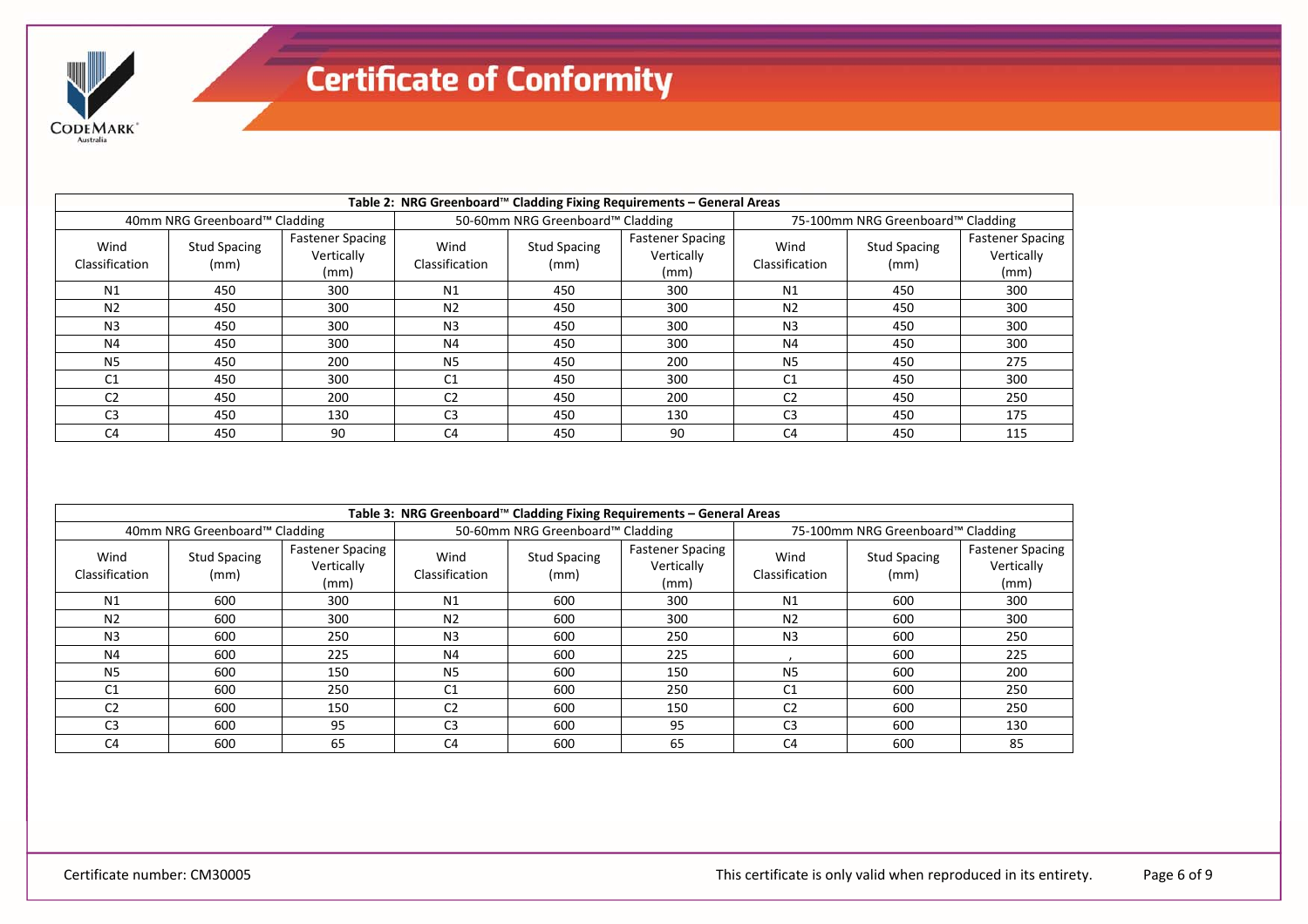

| Table 4: NRG Greenboard™ Cladding Fixing Requirements – Within 1,200 mm of Edges |                               |                                               |                        |                                  |                                               |                                   |                             |                                               |
|----------------------------------------------------------------------------------|-------------------------------|-----------------------------------------------|------------------------|----------------------------------|-----------------------------------------------|-----------------------------------|-----------------------------|-----------------------------------------------|
|                                                                                  | 40mm NRG Greenboard™ Cladding |                                               |                        | 50-60mm NRG Greenboard™ Cladding |                                               | 75-100mm NRG Greenboard™ Cladding |                             |                                               |
| Wind<br>Classification                                                           | <b>Stud Spacing</b><br>(mm)   | <b>Fastener Spacing</b><br>Vertically<br>(mm) | Wind<br>Classification | <b>Stud Spacing</b><br>(mm)      | <b>Fastener Spacing</b><br>Vertically<br>(mm) | Wind<br>Classification            | <b>Stud Spacing</b><br>(mm) | <b>Fastener Spacing</b><br>Vertically<br>(mm) |
| N1                                                                               | 450                           | 300                                           | N1                     | 450                              | 300                                           | N1                                | 450                         | 300                                           |
| N <sub>2</sub>                                                                   | 450                           | 300                                           | N <sub>2</sub>         | 450                              | 300                                           | N <sub>2</sub>                    | 450                         | 300                                           |
| N <sub>3</sub>                                                                   | 450                           | 250                                           | N <sub>3</sub>         | 450                              | 250                                           | N <sub>3</sub>                    | 450                         | 300                                           |
| N <sub>4</sub>                                                                   | 450                           | 225                                           | N4                     | 450                              | 225                                           | N4                                | 450                         | 230                                           |
| N <sub>5</sub>                                                                   | 450                           | 150                                           | <b>N5</b>              | 450                              | 150                                           | N <sub>5</sub>                    | 450                         | 160                                           |
| C <sub>1</sub>                                                                   | 450                           | 250                                           | C <sub>1</sub>         | 450                              | 250                                           | C <sub>1</sub>                    | 450                         | 240                                           |
| C <sub>2</sub>                                                                   | 450                           | 150                                           | C <sub>2</sub>         | 450                              | 150                                           | C <sub>2</sub>                    | 450                         | 160                                           |
| C <sub>3</sub>                                                                   | 450                           | 95                                            | C <sub>3</sub>         | 450                              | 95                                            | C <sub>3</sub>                    | 450                         | 100                                           |
| C <sub>4</sub>                                                                   | 450                           | 65                                            | C <sub>4</sub>         | 450                              | 65                                            | C4                                | 450                         | 70                                            |

| Table 5: NRG Greenboard™ Cladding Fixing Requirements – Within 1,200 mm of Edges |                               |                                               |                        |                                  |                                               |                        |                                   |                                               |  |
|----------------------------------------------------------------------------------|-------------------------------|-----------------------------------------------|------------------------|----------------------------------|-----------------------------------------------|------------------------|-----------------------------------|-----------------------------------------------|--|
|                                                                                  | 40mm NRG Greenboard™ Cladding |                                               |                        | 50-60mm NRG Greenboard™ Cladding |                                               |                        | 75-100mm NRG Greenboard™ Cladding |                                               |  |
| Wind<br>Classification                                                           | <b>Stud Spacing</b><br>(mm)   | <b>Fastener Spacing</b><br>Vertically<br>(mm) | Wind<br>Classification | <b>Stud Spacing</b><br>(mm)      | <b>Fastener Spacing</b><br>Vertically<br>(mm) | Wind<br>Classification | <b>Stud Spacing</b><br>(mm)       | <b>Fastener Spacing</b><br>Vertically<br>(mm) |  |
| N1                                                                               | 600                           | 250                                           | N1                     | 600                              | 250                                           | N1                     | 600                               | 250                                           |  |
| N <sub>2</sub>                                                                   | 600                           | 225                                           | N <sub>2</sub>         | 600                              | 225                                           | N <sub>2</sub>         | 600                               | 225                                           |  |
| N <sub>3</sub>                                                                   | 600                           | 210                                           | N <sub>3</sub>         | 600                              | 210                                           | N <sub>3</sub>         | 600                               | 210                                           |  |
| N4                                                                               | 600                           | 140                                           | N4                     | 600                              | 140                                           | N4                     | 600                               | 170                                           |  |
| <b>N5</b>                                                                        | 600                           | 90                                            | N5                     | 600                              | 90                                            | N <sub>5</sub>         | 600                               | 120                                           |  |
| C <sub>1</sub>                                                                   | 600                           | 140                                           | C <sub>1</sub>         | 600                              | 140                                           | C1                     | 600                               | 160                                           |  |
| C <sub>2</sub>                                                                   | 600                           | 90                                            | C <sub>2</sub>         | 600                              | 90                                            | C <sub>2</sub>         | 600                               | 120                                           |  |
| C <sub>3</sub>                                                                   | 600                           | 60                                            | C <sub>3</sub>         | 600                              | 60                                            | C <sub>3</sub>         | 600                               | 75                                            |  |
| C <sub>4</sub>                                                                   | 600                           | 45                                            | C <sub>4</sub>         | 600                              | 45                                            | C <sub>4</sub>         | 600                               | 50                                            |  |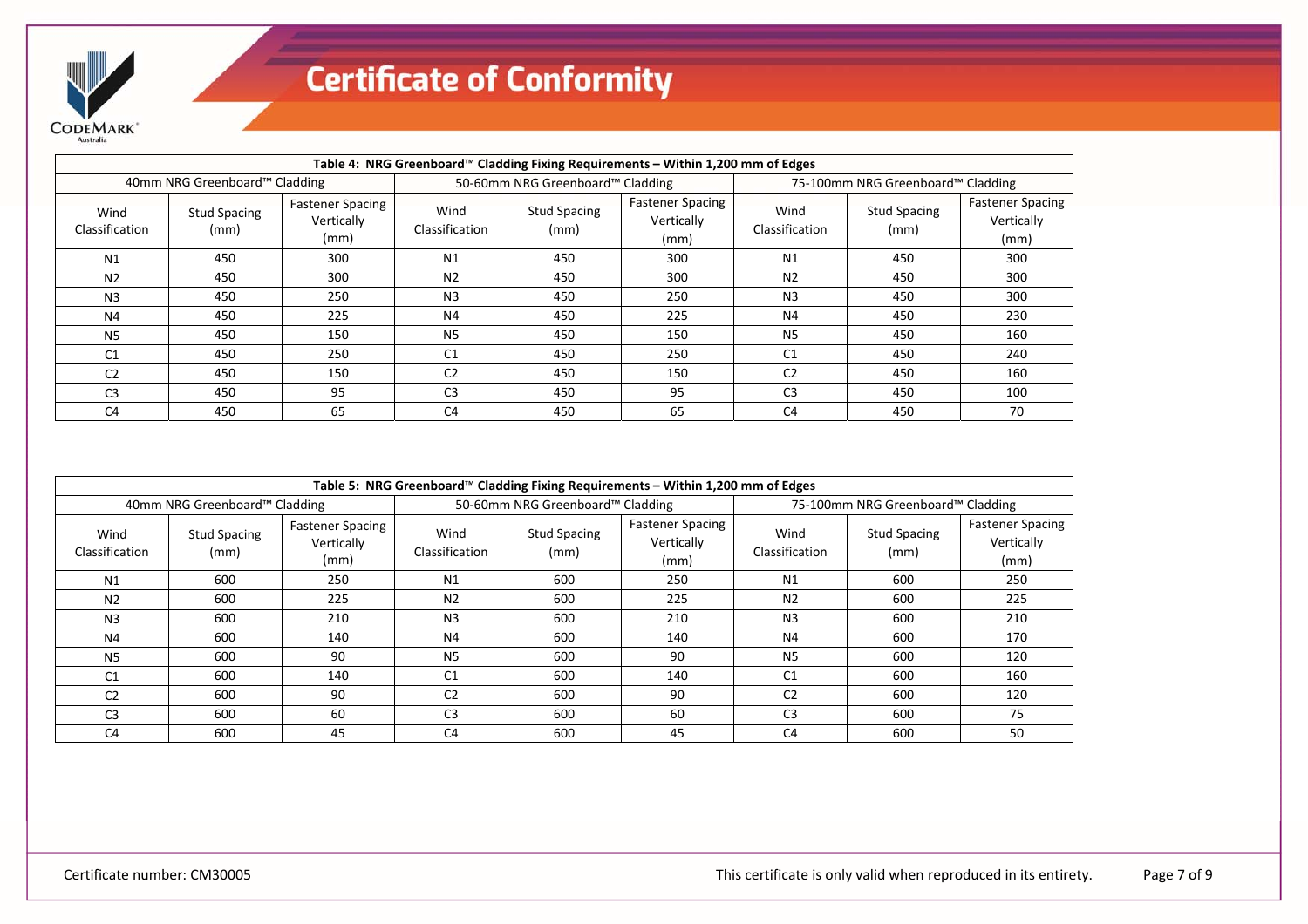

#### **APPENDIX B – EVALUATION STATEMENTS**

#### **B1 Evaluation methods**

The following assessment methods have been used to determine compliance with NCC 2019 including Amendment 1:

| <b>Code Clause</b>                         | <b>Assessment Method(s)</b> | <b>Evidence of suitability</b>                                                   | <b>Evidence reference in B2</b> |
|--------------------------------------------|-----------------------------|----------------------------------------------------------------------------------|---------------------------------|
| <b>Volume One</b>                          |                             |                                                                                  |                                 |
| Volume One BP1.1 (a); (b) (i), (ii),       | Volume One A2.2(2)(a)       | Volume One A5.2(1)(d) Report issued by a registered testing authority            | Item 3                          |
| (iii), (iv), (viii), (x), (xi), (xii)      | Volume One A2.2(2)(a)       | Volume One A5.2(1)(e) Report issued by a professional engineer                   | Items 8, 9, 10, 11, 12 and 13   |
| Volume One BP1.2                           | Volume One A2.2(2)(a)       | Volume One A5.2(1)(d) Report issued by a registered testing authority            | Items 3 and 8                   |
|                                            | Volume One A2.2(2)(a)       | Volume One A5.2(1)(e) Report issued by a professional engineer                   | Items 9, 10, 11, 12 and 13      |
| Volume One FP1.4                           | Volume One A2.2(2)(a)       | Volume One A5.2(1)(e) Report issued by a professional engineer                   | Items 9 and 11                  |
| Volume One FP1.5                           | Volume One A2.2(2)(d)       | Comparison with the Deemed-to-Satisfy Provisions in Volume One F1.9 and<br>F1.10 | Item 14                         |
|                                            | Volume One A2.2(2)(a)       | Volume One A5.2(1)(e) Report issued by a professional engineer                   | Items 9 and 11                  |
| Volume One Schedule 6                      | Volume One A2.3(2)(a)       | Volume One A5.2(1)(d) Report issued by a registered testing authority            | Items 1, 2, 5, 6, and 7         |
| Volume One G5.2                            | Volume One A2.3(2)(a)       | Volume One A5.2(1)(d) Report issued by a registered testing authority            | Items 1, 2, 5, 6, and 7         |
| Volume One J1.2                            | Volume One A2.3(2)(a)       | Volume One A5.2(1)(d) Report issued by a registered testing authority            | Item 4                          |
| Volume One J1.5                            | Volume One A2.3(2)(a)       | Volume One A5.2(1)(d) Report issued by a registered testing authority            | Item 4                          |
| <b>Volume Two</b>                          |                             |                                                                                  |                                 |
| Volume Two P2.1.1 (a); (b) (i), (ii),      | Volume Two A2.2(2)(a)       | Volume Two A5.2(1)(d) Report issued by a registered testing authority            | Item <sub>3</sub>               |
| (iii), (iv), (viii), (x), (xi), (xii); (c) | Volume Two A2.2(2)(a)       | Volume Two A5.2(1)(e) Report issued by a professional engineer                   | Items 8, 9, 10, 11, 12 and 13   |
| Volume Two P2.2.2                          | Volume Two A2.2(2)(d)       | Comparison with the Deemed-to-Satisfy Provisions in Volume Two Part 3.5.4        | Item 14                         |
|                                            | Volume Two A2.2(2)(a)       | Volume Two A5.2(1)(e) Report issued by a professional engineer                   | Items 9 and 11                  |
| Volume Two P2.2.3                          | Volume Two A2.2(2)(d)       | Comparison with the Deemed-to-Satisfy Provisions in Volume Two Part 3.4          | Item 14                         |
|                                            | Volume Two A2.2(2)(a)       | Volume Two A5.2(1)(e) Report issued by a professional engineer                   | Items 9 and 11                  |
| Volume Two 3.10.5                          | Volume Two A2.3(2)(a)       | Volume Two A5.2(1)(d) Report issued by a registered testing authority            | Items 1, 2, 5, 6, and 7         |
| Volume Two 3.12.1.1                        | Volume Two A2.3(2)(a)       | Volume Two A5.2(1)(d) Report issued by a registered testing authority            | Item 4                          |
| Volume Two 3.12.1.4                        | Volume Two A2.3(2)(a)       | Volume Two A5.2(1)(d) Report issued by a registered testing authority            | Item 4                          |
| <b>Code Clause</b>                         | <b>Assessment Method(s)</b> | <b>Evidence of suitability</b>                                                   | <b>Evidence reference in B2</b> |
| <b>Volume One</b>                          | <b>Volume One</b>           | <b>Volume One</b>                                                                | <b>Volume One</b>               |